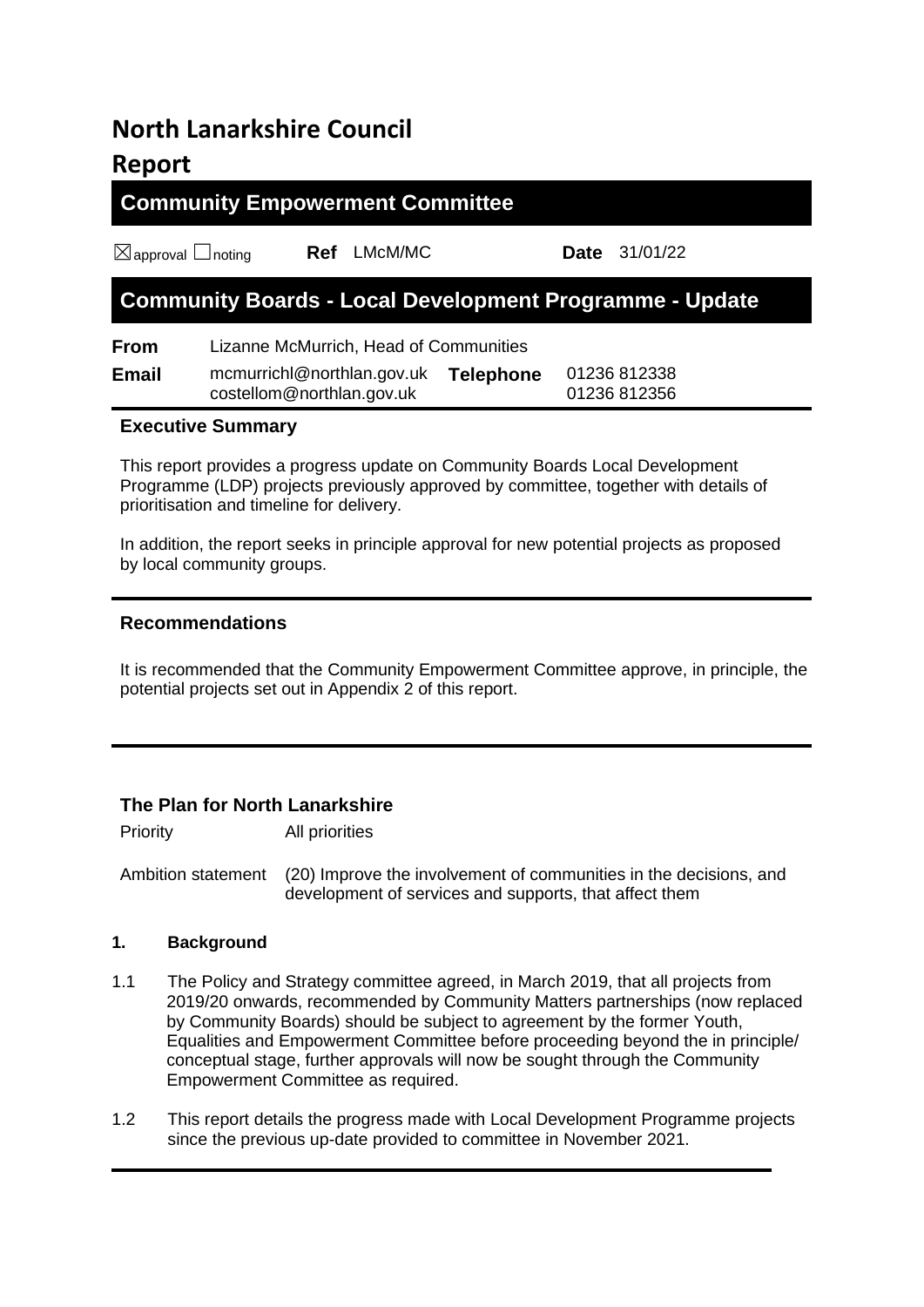#### **2. Report**

#### 2.1 **Local Development Programme Projects - Status**

#### 2.1.2 **Priority Considerations**

- 2.1.2.1 Priority consideration has been given to projects to which the Council had a contractual obligation. These projects were therefore deemed a priority and identified as essential spend within the current financial year (Appendix 1 refers). Projects which the Council is not contractually committed to, have been identified for potential completion within future financial years, only if available budget permits and feasible projects are identified. (Appendix 2 refers).
- 2.1.2.2 A project proposal form has been produced which will require completion by a project proposer prior to any future project being brought forward for approval at Committee and the Community Board. Proposal forms have been completed retrospectively for all currently approved projects to ensure feasibility, local support, and viability prior to further progress. Where there is clear lack of local support or emerging issues are identified which would prevent a project being further developed and delivered, such projects will be deleted from the approved list for delivery. A list of such projects will be retained for future reference and included reports to committee.

#### 2.1.3 **Community Boards**

- 2.1.3.1 The Community Boards enhance and support community involvement, providing a single approach to governance for local community led decision making. The 9 Community Boards play an increasingly influential role within communities in providing a transparent link with statutory and key voluntary agencies in the decisionmaking processes around targeted use of resources to address local need. It is therefore the intention that the Community Boards will identify, agree and co-produce LDP funded projects going forward.
- 2.1.3.2 At the Community Board meetings held in May/June 2021, each of the 9 Community Boards agreed that approved the in-principle projects that should now be prioritised and moved ahead for delivery based on availability of budget, project delivery feasibility and evidence of local support. The prioritisation process was agreed at Community Boards in August/September 2021
- 2.1.3.3 Prioritisation work has been undertaken taking account of the allocated budgets and criteria listed to schedule in project delivery of the current holding list initially in years 1 and 2 of the 5-year budget cycle.
- 2.1.3.4 As outlined in 2.1.2.2, project proposal forms have been completed retrospectively for all approved projects. Where feasibility checks have identified that the project is not viable, the recommendation within Appendix 2 is to remove such projects from the list. Such projects will be presented to the Community Board with a rationale. Should Community Boards disagree, they will have the ability to discuss each project and, taking into account all relevant criteria, resubmit a proposal form for further consideration.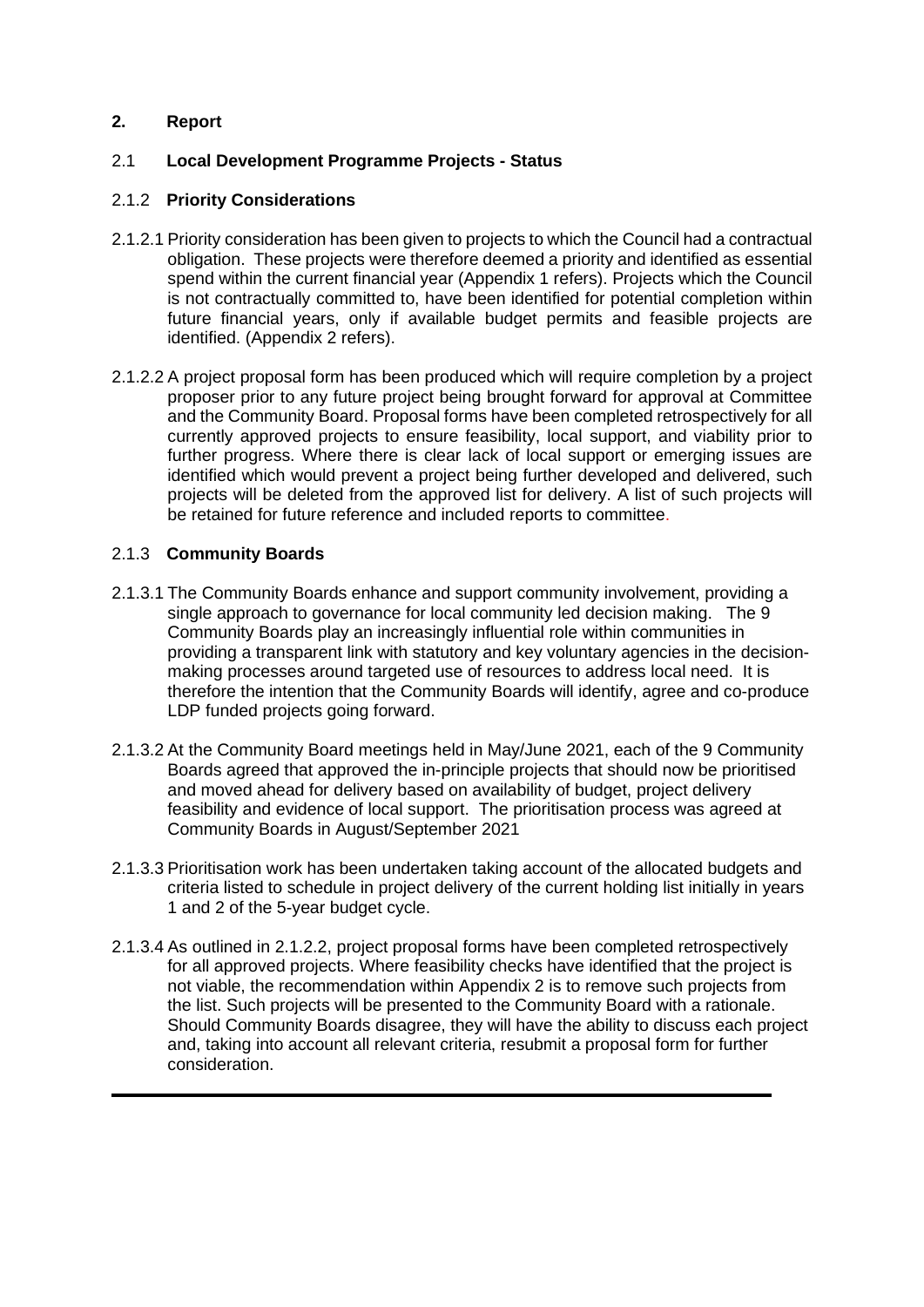#### **3. Public Sector Equality Duty and Fairer Scotland Duty**

#### 3.1 **Fairer Scotland**

3.1.1 Not required at this stage, assessment will take place with Community Board input during the process of further identification and consultation on LDP projects led by the Community Boards.

#### 3.2 **Equality Impact Assessment**

3.2.1 Not required at this stage, assessment will take place with Community Board input during the process of further identification and consultation on LDP projects led by the Community Boards.

### **4. Impact**

#### 4.1 **Financial Impact**

- 4.1.1 The projects listed in Appendix 1 have been supported through the Local Development Programme budget allocation for 2020/2021, and fully delivered within that financial period.
- 4.1.2 The projects listed in Appendix 2 will be supported if suitable projects are developed and there is community support, through the Local Development Programme Budget allocation, in line with budget approval. The Covid -19 pandemic is having an impact on contractor availability and is likely to affect the timeous delivery of some projects. Further information will be provided regarding delivery timescales on an ongoing basis.
- 4.1.3 Members are asked to note that no actual budget has been allocated to any of the projects and that the figures quoted are notional cost estimates which would be firmed up in the event of projects going forward for delivery. All projects will also be subject to the preparation of project design briefs and local consultation.

#### 4.2 **HR/Policy/Legislative Impact**

4.2.1 There are no HR/Policy or legislative impacts.

#### 4.3 **Technology / Digital impact**

4.3.1 There are no direct technological/digital impacts of the report.

#### 4.4 **Environmental Impact**

4.4.1 A number of LDP projects will have a positive effect on the local environment, for example, supporting safer areas to play, addressing issues of environmental improvements, road safety and traffic congestion.

#### 4.5 **Communications impact**

4.5.1 The LDP will be publicised across the 9 Community Board areas and local groups encouraged to participate in project development. The delivery of the projects will also be highlighted through corporate communications and social media channels.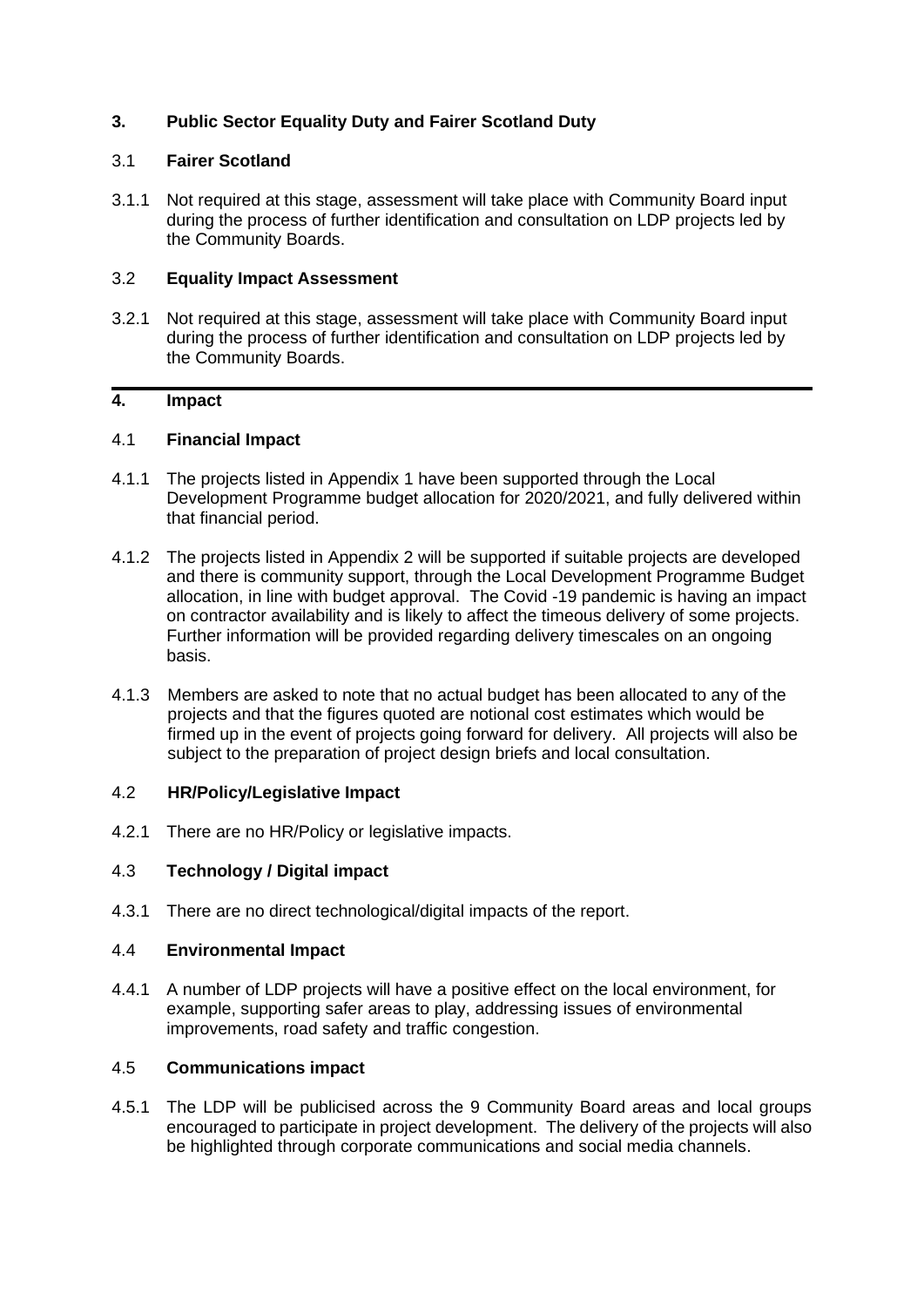#### 4.6 **Risk Impact**

- 4.6.1 There are financial risks identified at this stage in the financial year due to delay in the development and delivery of some LDP projects as a result of the Covid-19 pandemic. Where issues are being experienced for example in sourcing materials, alternatives are being explored to enable projects to progress within budget.
- 4.6.2 The funding position will continue to be closely monitored.

#### **5. Measures of success**

- 5.1 Projects delivered within amended timescales taking into account all relevant factors, budgetary considerations, and local consultation.
- 5.2 Local communities involved in the development of project designs and delivery and are generally satisfied with the outcome.
- 5.3 People in communities whose voices are seldom heard are engaged in putting forward/influencing projects within their community.
- 5.4 The governance role of the Community Boards is consolidated in terms of project development, approvals, and monitoring processes.

#### **6. Supporting documents**

- 6.1 Appendix 1 Projects in Progress or Completed in 2020/2021
- 6.2 Appendix 2 Projects on Holding List for Completion in 2021 onwards, budget permitting

Line midney

**Lizanne McMurrich Head of Communities**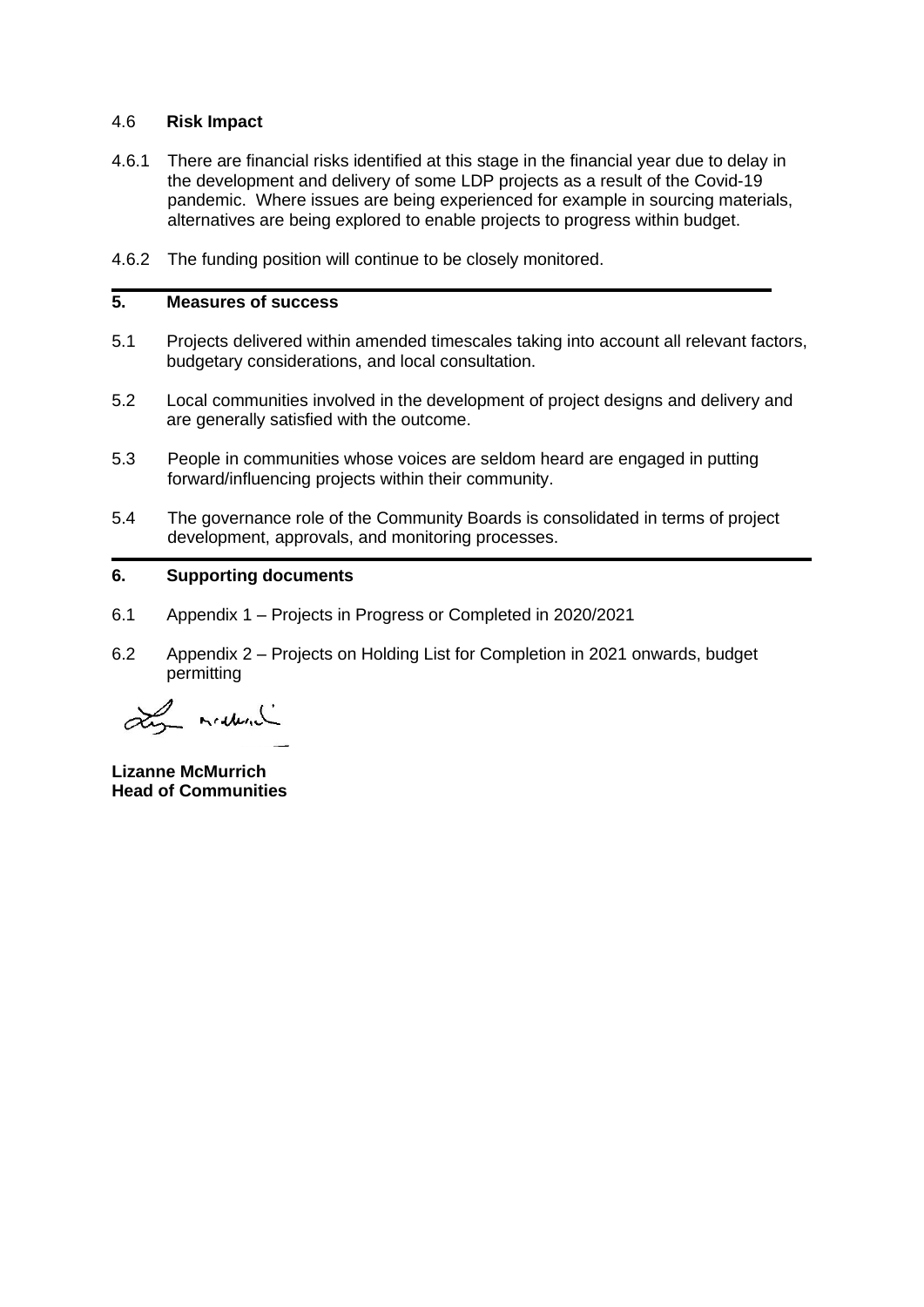#### **Community Board LDP Programme Up-dates 2020/2021 – Airdrie**

| <b>Project Name</b>                           | <b>Project</b><br><b>Description</b> | <b>Reason for</b><br>project not<br>proceeding | <b>Project</b><br><b>Budget</b> | Spend to<br>date | <b>Additional Notes</b> |
|-----------------------------------------------|--------------------------------------|------------------------------------------------|---------------------------------|------------------|-------------------------|
| All projects in Airdrie completed for 2020/21 |                                      |                                                |                                 |                  |                         |

#### **Community Board LDP Programme Up-dates 2020/2021 – Coatbridge**

| <b>Project Name</b>                              | <b>Project</b><br><b>Description</b> | <b>Reason for</b><br>project not<br>proceeding | <b>Project</b><br><b>Budget</b> | Spend to<br>date | <b>Additional Notes</b> |
|--------------------------------------------------|--------------------------------------|------------------------------------------------|---------------------------------|------------------|-------------------------|
| All projects in Coatbridge completed for 2020/21 |                                      |                                                |                                 |                  |                         |

#### **Community Board LDP Programme Up-dates 2020/2021 – Bellshill**

| <b>Project Name</b>                             | Project<br><b>Description</b> | <b>Reason for</b><br>project not<br>proceeding | <b>Project</b><br><b>Budget</b> | Spend to<br>date | <b>Additional Notes</b> |
|-------------------------------------------------|-------------------------------|------------------------------------------------|---------------------------------|------------------|-------------------------|
| All projects in Bellshill completed for 2020/21 |                               |                                                |                                 |                  |                         |

#### **Community Board LDP Programme Up-dates 2020/2021 – Cumbernauld**

| <b>Project Name</b>                               | <b>Project</b><br><b>Description</b> | <b>Reason for</b><br>project not<br>proceeding | <b>Project</b><br><b>Budget</b> | Spend to<br>date | <b>Additional Notes</b> |
|---------------------------------------------------|--------------------------------------|------------------------------------------------|---------------------------------|------------------|-------------------------|
| All projects in Cumbernauld completed for 2020/21 |                                      |                                                |                                 |                  |                         |

#### **Community Board LDP Programme Up-dates 2020/2021 –Kilsyth**

| <b>Project Name</b>                   | Project<br><b>Description</b>                                                                | <b>Reason for</b><br>project not<br>proceeding | Project<br><b>Budget</b> | Spend to date | <b>Additional Notes</b>           |
|---------------------------------------|----------------------------------------------------------------------------------------------|------------------------------------------------|--------------------------|---------------|-----------------------------------|
| Rennie Road<br>Wheeled Sports<br>Area | Wheeled Sports<br>Area                                                                       | N/A                                            | £57,000.00               |               | <b>Project Complete</b>           |
| Dumbreck Local<br>Nature Reserve      | Realign Garrell<br>Burn to alleviate<br>localised<br>flooding to<br>existing path<br>network | N/A                                            | £100,000.00              | £69,400.      | Contribution to larger<br>project |

#### **Community Board LDP Programme Up-dates 2020/2021 – Northern Corridor**

| <b>Project Name</b>                                     | Project<br><b>Description</b> | <b>Reason for</b><br>project not<br>proceeding | <b>Project</b><br><b>Budget</b> | Spend to<br>date | <b>Additional Notes</b> |
|---------------------------------------------------------|-------------------------------|------------------------------------------------|---------------------------------|------------------|-------------------------|
| All projects in Northern Corridor completed for 2020/21 |                               |                                                |                                 |                  |                         |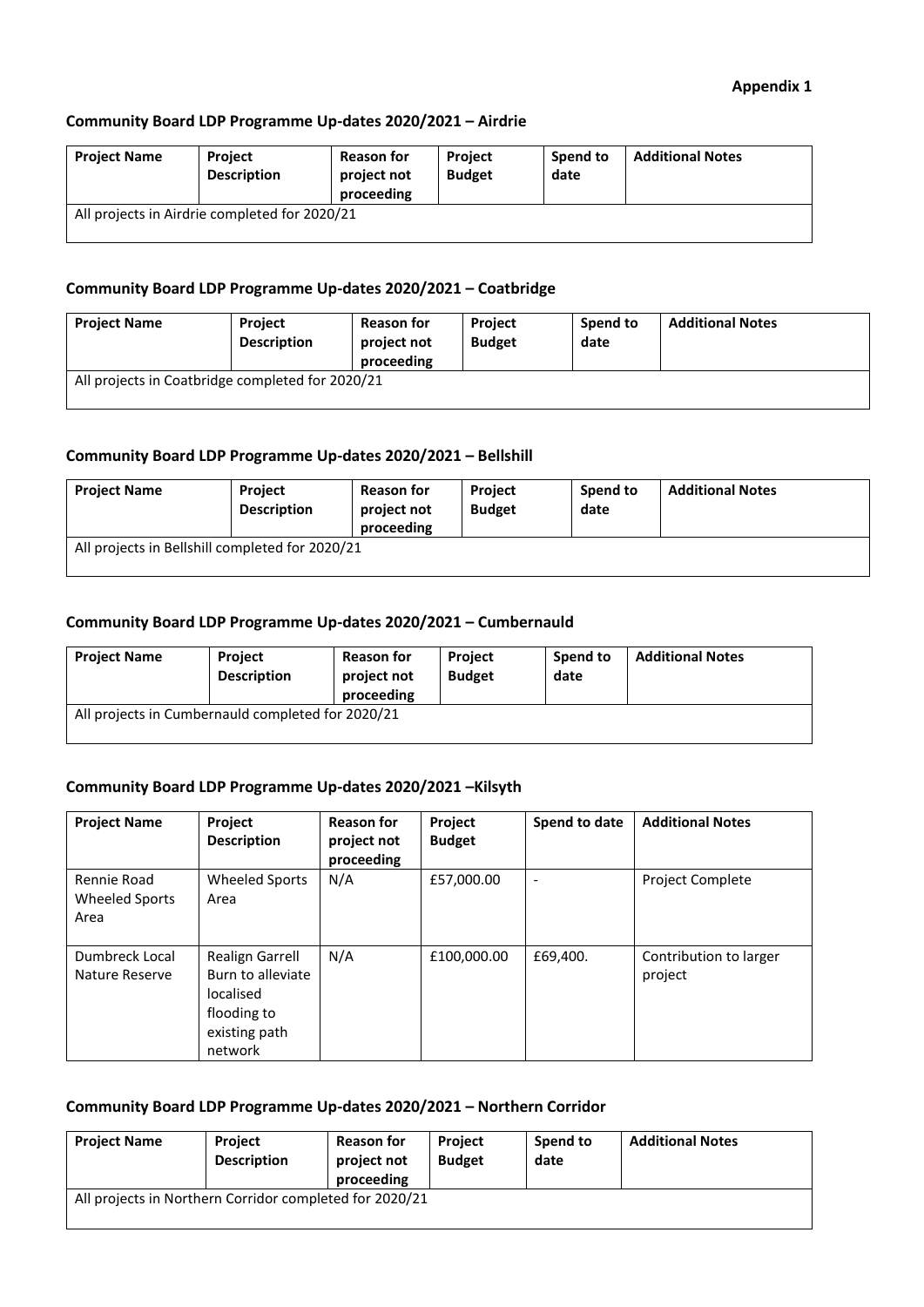## **Community Board LDP Programme Up-dates 2020/2021 – Motherwell**

| <b>Project Name</b>              | <b>Project</b><br><b>Description</b>                    | <b>Reason for</b><br>project not<br>proceeding | <b>Project</b><br><b>Budget</b> | Spend to<br>date | <b>Additional Notes</b> |
|----------------------------------|---------------------------------------------------------|------------------------------------------------|---------------------------------|------------------|-------------------------|
| Craigneuk<br>Community<br>Garden | PB approved<br>project in<br>grounds of<br>Berryhill PS | N/A                                            | £15,000                         | -                | Works on site           |

### **Community Board LDP Programme Up-dates 2020/2021 – Wishaw**

| <b>Project Name</b>              | Project<br><b>Description</b> | <b>Reason for</b><br>project not<br>proceeding | <b>Project</b><br><b>Budget</b> | Spend to<br>date | <b>Additional Notes</b> |
|----------------------------------|-------------------------------|------------------------------------------------|---------------------------------|------------------|-------------------------|
| All projects in Wishaw completed |                               |                                                |                                 |                  |                         |

### **Community Board LDP Programme Up-dates 2020/2021 – Shotts**

| <b>Project Name</b>                     | Project<br><b>Description</b>                                                                     | <b>Reason for</b><br>project not<br>proceeding | Project<br><b>Budget</b> | Spend to<br>date | <b>Additional Notes</b>                                                                                                             |
|-----------------------------------------|---------------------------------------------------------------------------------------------------|------------------------------------------------|--------------------------|------------------|-------------------------------------------------------------------------------------------------------------------------------------|
| <b>Shotts Stane</b><br>Gardens          | PB approved<br>project to<br>improve local<br>walking routes                                      | N/A                                            | £20,000                  | $\overline{a}$   | Due for completion<br>December 2021                                                                                                 |
| Salsburgh Heritage<br>Project           | PB approved<br>project to<br>establish local<br>heritage group<br>and features                    | N/A                                            | £20,000                  |                  | Grant awarded to local<br>group                                                                                                     |
| <b>Shotts Currieside</b><br>Avenue      | PB approved<br>project.<br>Replacement of<br>existing play<br>area                                | N/A                                            | £20,000                  | $\overline{a}$   | Works delayed due to<br>change in internal work<br>procedures related to<br>Covid-19. Due for<br>completion prior to March<br>2022. |
| Salsburgh<br><b>Wheeled Sports</b>      | PB approved<br>project for<br>wheeled sports<br>area                                              | N/A                                            | £50,000                  | L,               | Works on site. Due for<br>completion January 2022                                                                                   |
| <b>Harthill Scooter</b><br><b>Track</b> | PB approved<br>project<br>(changed from<br>play<br>area/outdoor<br>gym following<br>consultation) | N/A                                            | £30,000                  | $\overline{a}$   | Contract Awarded - due<br>for completion March 2022                                                                                 |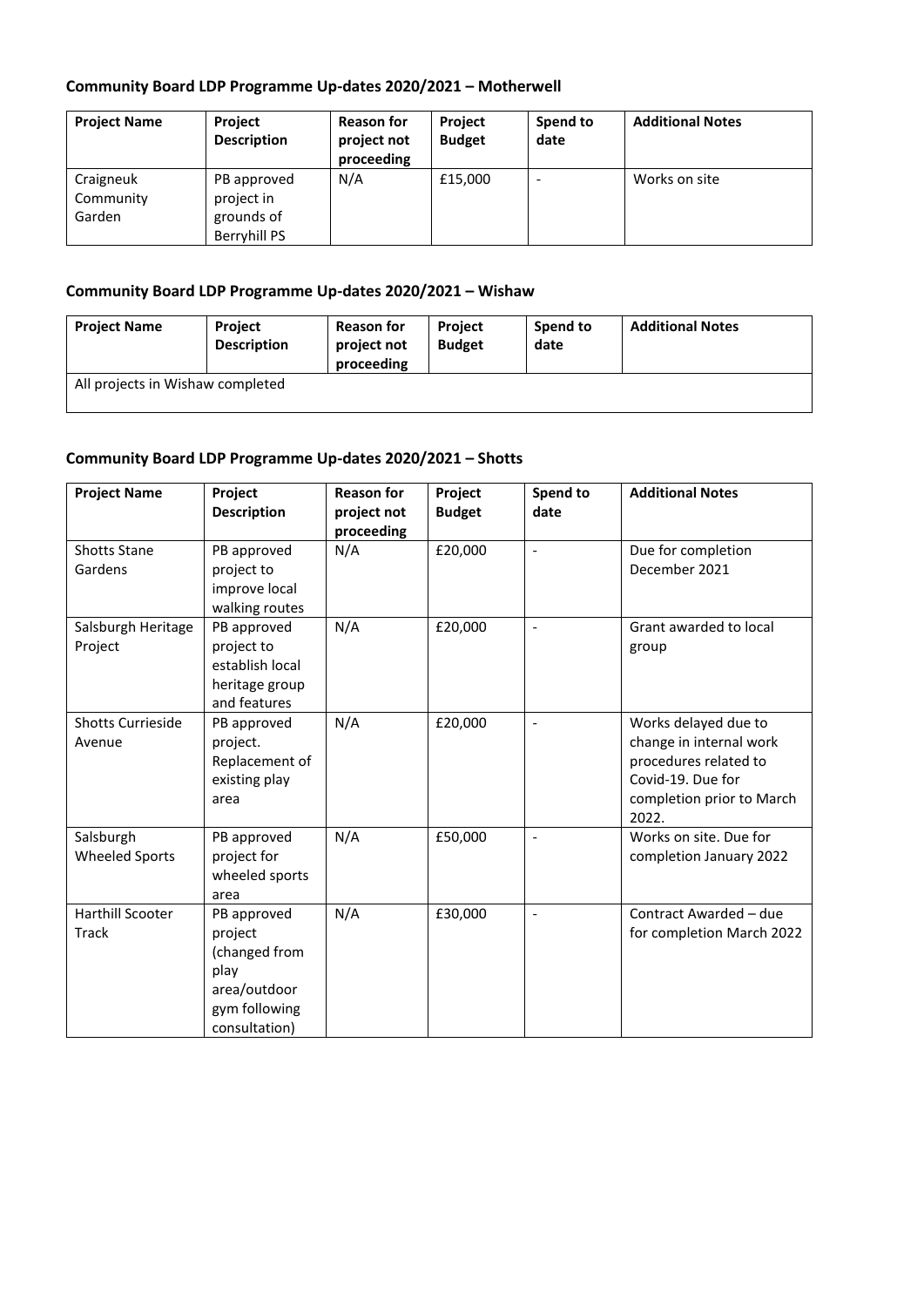## **Potential Community Board LDP Programme 2021 onwards – Airdrie**

| <b>Project Name</b>                                  | Project<br><b>Description</b>                                                                | Project<br><b>Potential</b><br>Cost | <b>Additional Notes</b>                                                                                         |
|------------------------------------------------------|----------------------------------------------------------------------------------------------|-------------------------------------|-----------------------------------------------------------------------------------------------------------------|
| Chapelhall/Bellside<br>Road parking                  | Road parking                                                                                 | £40,000.00                          | <b>Awaiting outcome of legal</b><br>issues                                                                      |
| St Serf's<br>Environmental<br>Improvements           | Environmental<br>Improvements                                                                | £15,000.00                          | Works will commence in 21/22<br>following community<br>agreement/consultation                                   |
| Gartleahill Play Area                                | Wheeled sports<br>area & refurb<br>existing play area                                        | £70,000.00                          | Year 2 priority. Tender will be<br>issued prior to March 2022                                                   |
| Craigneuk play area                                  | Creation of new<br>play area                                                                 | £40,000.00                          | Year 2 priority. Will be used as<br>match funding for an external<br>grant application if funding<br>available. |
| <b>Forrest Street</b>                                | Environmental<br>Improvement                                                                 | £10,000.00                          | <b>Year 2 priority following</b><br>consultation locally                                                        |
| Craigneuk/Petersburn                                 | Path<br>Improvements                                                                         | £30,000.00                          | Year 1 priority - community<br>consultation required                                                            |
| Katherine Park<br>Castle St Chapelhall               | <b>Sports Provision</b><br>Parking                                                           | £60,000.00<br>£20,000               | <b>Year 2 priority</b><br><b>Year 1 priority Consultation</b>                                                   |
|                                                      | Improvements                                                                                 |                                     | complete. Work order issued                                                                                     |
| <b>Waverley Drive</b><br>Airdrie                     | Fencing<br>Improvements                                                                      | £8,000                              | <b>Work completed</b>                                                                                           |
| Rawyards Park Play<br>Area Improvements              | Additional play<br>equipment                                                                 | £8,000                              | Year 1 priority. Cableway<br>tendered                                                                           |
| Community Safety -<br><b>CCTV</b>                    | <b>Additional CCTV</b><br>in locality in<br>conjunction with<br>community safety<br>partners | £25,000                             | Year 1 priority                                                                                                 |
| Cairnhill Heritage<br>Improvements                   | Environmental<br>projects in<br>conjunction with<br>local community<br>groups                | £25,000                             | Year 1 priority - Works on site                                                                                 |
| Chapelhall - Queens<br>crescent                      | Improved parking                                                                             | £15,000                             | <b>Year 2 priority</b>                                                                                          |
| <b>Arndale Plains</b>                                | <b>Improved Parking</b>                                                                      | £15,000                             | <b>Year 2 priority</b>                                                                                          |
| Caldercruix<br><b>Community Safety</b><br>Initiative | Heritage Project<br>Fire<br>safety/wheelie<br>bins                                           | £30,000<br>£2,000                   | Year 1 priority- Tender issued<br>Year 1 priority- Work<br>progressing with SFRS                                |
| Plains                                               | Refurbishment of<br>entrance feature<br>and<br>environmental<br>improvements in<br>village   | £20,000                             | Year 1 priority- Works<br>Completed                                                                             |
| Plains - Ashlea<br>Gardens                           | Environmental<br>improvements<br>and additional<br>parking                                   | £15,000                             | <b>Year 2 priority</b>                                                                                          |
| Moss Avenue<br>Caldercruix                           | Environmental<br>improvements                                                                | £15,000                             | Seeking Approval - Year 1<br><b>Consultation complete</b><br>Work order to be issued                            |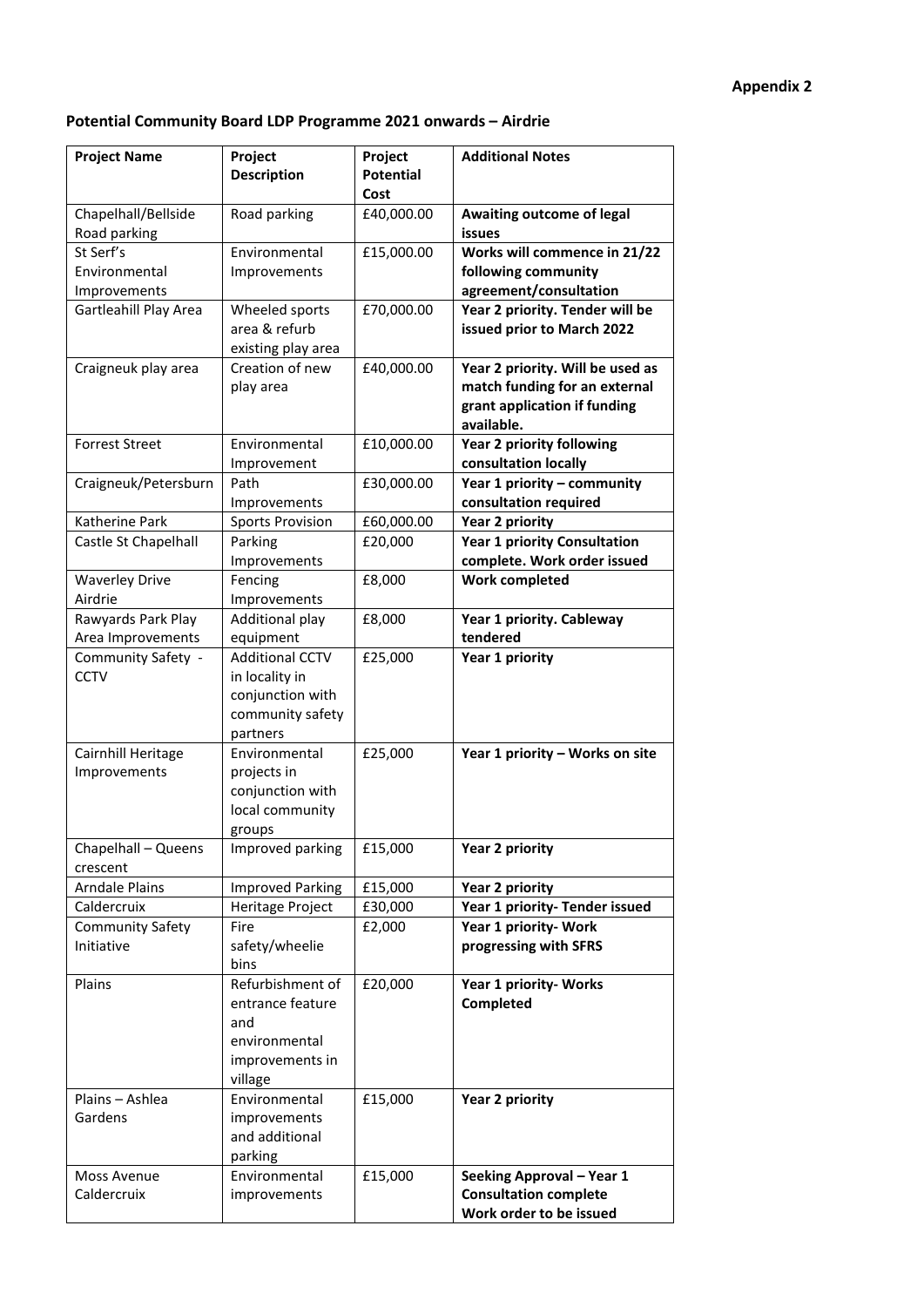|                                                   | and additional<br>parking     |         |                                                                                                             |
|---------------------------------------------------|-------------------------------|---------|-------------------------------------------------------------------------------------------------------------|
| Rawyards<br>Roundabout                            | Environmental<br>Improvements | £10,000 | Year 1- Now being delivered<br>through RecoverNL<br>programme                                               |
| <b>Friends of Centenary</b><br>and West end Parks | <b>Heritage Project</b>       | £3,000  | Year 1- Now being delivered<br>through RecoverNL<br>programme. Works due for<br>completion end January 2022 |

## **Potential Community Board LDP Programme 2021 Onwards – Coatbridge**

| <b>Project Name</b>                                | Project                                                                                      | <b>Project potential</b> | <b>Additional Notes</b>                                                                                              |
|----------------------------------------------------|----------------------------------------------------------------------------------------------|--------------------------|----------------------------------------------------------------------------------------------------------------------|
|                                                    | <b>Description</b>                                                                           | costs                    |                                                                                                                      |
| Greenend                                           | Environmental<br>Improvements                                                                | £25,000.00               | Year 1 priority- Project<br>modified to wheeled sports<br>area. Community<br>consultation commenced<br>December 2021 |
| Shawhead Primary                                   | Turning circle                                                                               | £55,000.00               | <b>Project Completed. Budget</b><br>revision required due to<br>increased construction<br>costs                      |
| Souterhouse Park                                   | <b>Additional works</b>                                                                      | £15,000.00               | <b>Project Completed</b>                                                                                             |
| Heritage<br>Way/Monklands<br>Canal<br>Improvements | Improvements                                                                                 | £40,000.00               | <b>Year 2 priority</b>                                                                                               |
| <b>Wilton Street</b>                               | Parking Bays                                                                                 | £15,000.00               | Year 1 priority-<br><b>Consultation complete.</b><br>Work order to be issued                                         |
| <b>Scarhill Street Play</b><br>Area                | <b>Upgrade Play</b><br>Area                                                                  | £50,000.00               | Year 2 priority. Match<br>funding application to be<br>submitted for external<br>grant funding                       |
| Swinton Crescent,<br><b>CB Parking</b>             | Parking                                                                                      | £20,000.00               | Year 1 priority-<br><b>Consultation complete.</b><br>Work order to be issued.                                        |
| <b>Elgin Place</b>                                 | Parking                                                                                      | £15,000.00               | Year 1 Priority-<br><b>Consultation complete.</b><br>Work order to be issued.                                        |
| Mitchell Street,<br>Coatbridge                     | Parking bays to<br>improve traffic<br>congestion                                             | £30,000.00               | <b>Year 2 priority</b>                                                                                               |
| North Bute St                                      | Environmental<br>Improvements                                                                | £20,000                  | <b>Year 2 priority</b>                                                                                               |
| <b>Whifflet Park</b>                               | Wheeled sports<br>facility                                                                   | £40,000                  | Year 1 priority- Tender<br>issued December 2021.<br><b>Contract award expected</b><br>February 2022                  |
| Viewfield Rd<br>Coatbridge                         | Environmental<br>and road safety<br>improvements                                             | £20,000                  | <b>Year 2 priority</b>                                                                                               |
| <b>Community Safety</b><br>- CCTV                  | <b>Additional CCTV</b><br>in locality in<br>conjunction with<br>Community<br>Safety Partners | £25,000                  | Year 1 priority                                                                                                      |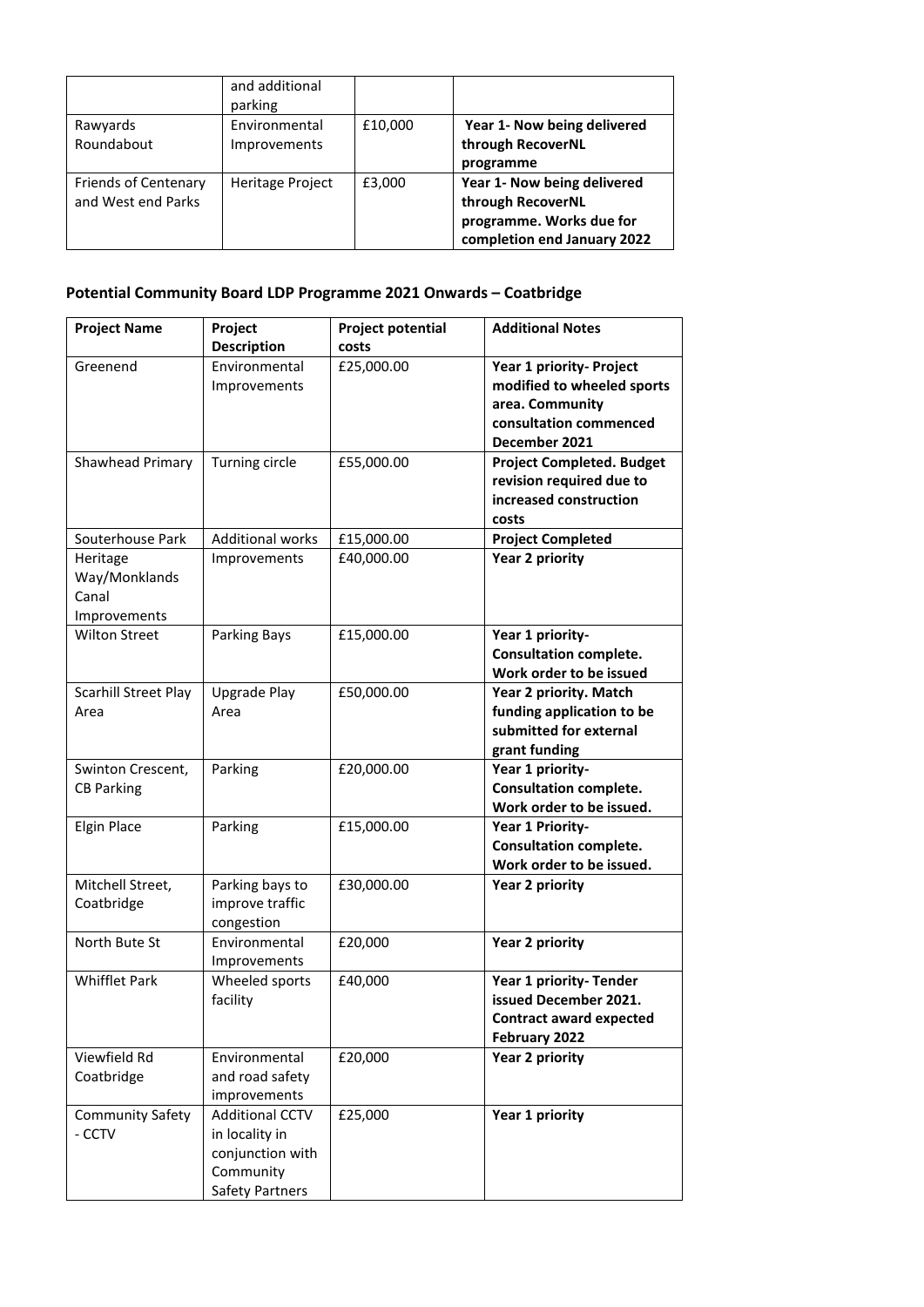| Mitchell St<br>Coatbridge            | Potential Layout<br>Improvements in<br>conjunction with<br>housing at<br>specific site                             | £25,000  | <b>Year 1 priority Contribution</b><br>paid to NLC Housing to<br>deliver project.                                           |
|--------------------------------------|--------------------------------------------------------------------------------------------------------------------|----------|-----------------------------------------------------------------------------------------------------------------------------|
| Mossneuk St<br>Coatbridge            | potential traffic<br>calming project<br>in Mossneuk st<br>Coatbridge-<br>subject to<br>assessment by<br>Roads team | £25,000  | Priority to be determined<br>on assessment and<br>community consultation -<br>seeking approval                              |
| Dunure Pl<br>Coatbridge              | potential dog<br>walking area at<br>Dunure place<br>Coatbridge                                                     | £15,000  | Priority to be determined<br>on assessment and<br>community consultation -<br>seeking approval                              |
| <b>Greenwood Cres</b><br>Coatbridge  | a wheeled<br>sports/MUGA<br>facility in<br>Greenend<br>Coatbridge                                                  | £70,000  | <b>Priority to be determined</b><br>on assessment and<br>community consultation -<br>seeking approval                       |
| Kirkshaws<br>Neighbourhood<br>Centre | Children's Toilets                                                                                                 | £4516.00 | Third party funding<br>support. Subject to further<br>discussions with the<br>applicant and other funding<br>organisations. |
| Summerlee St<br>Coatbridge           | Environmental<br>improvements<br>and pathway                                                                       | £20,000  | Priority to be determined<br>on assessment and<br>community consultation -<br>seeking approval                              |

## **Potential Community Board LDP Programme 2021 Onwards – Bellshill**

| <b>Project Name</b>                         | <b>Project Description</b>                                                                   | Project<br><b>Potential</b><br>Cost | <b>Additional Notes</b>                                                        |
|---------------------------------------------|----------------------------------------------------------------------------------------------|-------------------------------------|--------------------------------------------------------------------------------|
| Simpson Way,<br>Improved parking            | Parking<br>Improvements                                                                      | £15,000.00                          | <b>Year 1 Priority- Consultation</b><br>complete. Work order to be<br>issued   |
| Holytown Area CTK<br>Pathways               | Pathways                                                                                     | £15,000                             | <b>Year 1 Priority, LDP</b><br><b>Contribution, works</b><br>progressing 21/22 |
| <b>Thankerton Avenue</b>                    | Parking                                                                                      | £20,000                             | <b>Year 1 Priority- Consultation</b><br>complete. Work order to be<br>issued   |
| Viewpark Gardens                            | Funding to support<br>development of<br>potential works at<br>site                           | £20,000                             | <b>Year 1 Priority</b>                                                         |
| Milnwood Drive<br>Bellshill                 | Parking                                                                                      | £20,000                             | <b>Year 1 Priority- Consultation</b><br>complete. Work order to be<br>issued   |
| <b>Community Safety</b><br>- CCTV Provision | <b>Additional CCTV in</b><br>locality in<br>conjunction with<br>community safety<br>partners | £25,000                             | <b>Year 1 Priority</b>                                                         |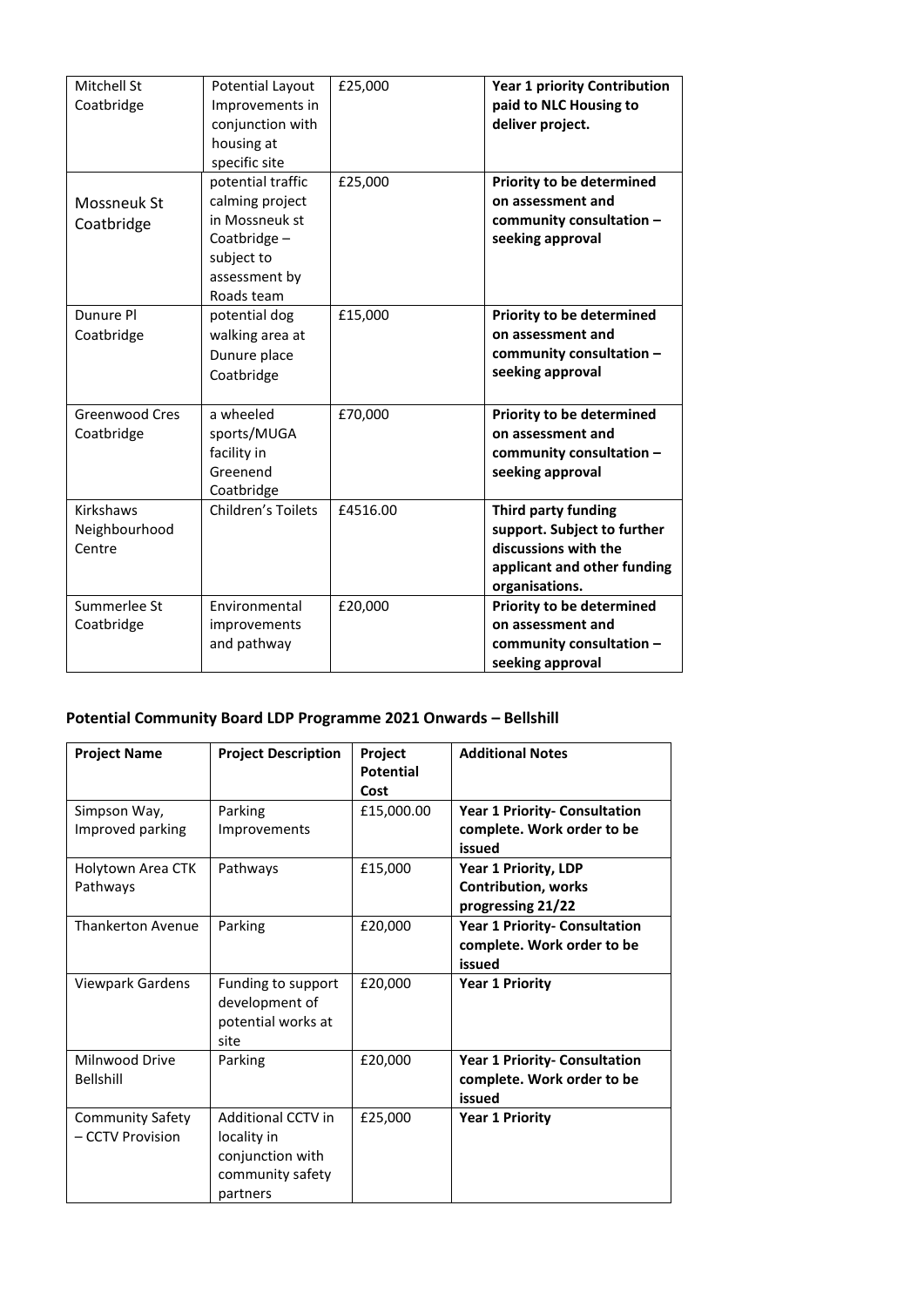| Douglas Dr/Kirklee<br>Rd           | Play facility<br>improvements                                                    | £35,000 | Year 1 Priority - Tender issued<br>December 2021                                 |
|------------------------------------|----------------------------------------------------------------------------------|---------|----------------------------------------------------------------------------------|
| Napier Square                      | Parking<br>improvements                                                          | £15,000 | Year 1 Priority- Consultation<br>complete. Work order to be<br>issued            |
| <b>Burnhead St</b><br>Viewpark     | Parking<br>Improvements                                                          | £15,000 | <b>Year 1 Priority- Consultation</b><br>complete. Work order to be<br>issued     |
| <b>Bellshill Board Area</b>        | Improvements to<br>play facilities across<br>board area                          | £50,000 | <b>Year 1 Priority- Budget</b><br>allocated to Douglas Drive play<br>development |
| <b>Community Garden</b><br>project | Project in<br>conjunction with<br>community council                              | £25,000 | Year 1-2 Priority. Locations<br>being considered with local<br>community         |
| <b>Community Safety</b><br>Project | Project to address<br>wheelie bin<br>security in<br>conjunction with<br>partners | £2,000  | Seeking Approval. Year 1<br>Priority- Being progressed with<br><b>SFRS</b>       |
| Rosevale Crescent,<br>Mossend      | <b>Potential MUGA</b><br>Facility                                                | £65,000 | Seeking Approval, subject to<br>further consultation with<br>community           |

## **Potential Community Board LDP Programme 2021 Onwards – Cumbernauld**

| <b>Project Name</b>                 | <b>Project Description</b>            | Project<br><b>Potential</b><br><b>Costs</b> | <b>Additional Notes</b>                                                                                                                                                                               |
|-------------------------------------|---------------------------------------|---------------------------------------------|-------------------------------------------------------------------------------------------------------------------------------------------------------------------------------------------------------|
| Abronhill<br><b>Community Works</b> | Environmental<br>improvements         | £20,000.00                                  | <b>Year 2 priority</b>                                                                                                                                                                                |
| <b>Kildrum Workers</b><br>memorial  | Heritage feature<br>improvements      | £6,000.00                                   | Year 1 priority Initial design<br>completed. Tender due for<br>issue December 2021                                                                                                                    |
| Carbrain PS                         | <b>Community Access</b>               | £30,000.00                                  | Year 1 priority - Project costs<br>for installation of modular unit,<br>exceeds funds available.<br>Potential move to year 2 with<br>updated proposal being<br>written to reflect community<br>needs. |
| <b>Tarbolton Rd</b><br>Kildrum      | Parking                               | £15,000                                     | Year 1 priority - Consultation<br>complete. Work order to be<br>issued                                                                                                                                |
| Kilbowie Rd                         | Parking                               | £15,000                                     | Year 1 priority- Consultation<br>complete. Work order to be<br>issued                                                                                                                                 |
| Leckett Hill                        | Parking                               | £15,000                                     | Year 1 priority- Consultation<br>complete. Work order to be<br>issued                                                                                                                                 |
| Ben Ledi Crescent                   | Parking                               | £15,000                                     | Year 1 priority- Consultation<br>complete. Work order to be<br>issued                                                                                                                                 |
| Watch us Grow                       | Support for building<br>accessibility | £10,000                                     | <b>Year 2 priority</b>                                                                                                                                                                                |
| Cairngorm Gardens                   | Improvements to<br>sculpture area     | £10,000                                     | Year 1 priority- Design work<br>underway. Tender due for<br>issue February 2022                                                                                                                       |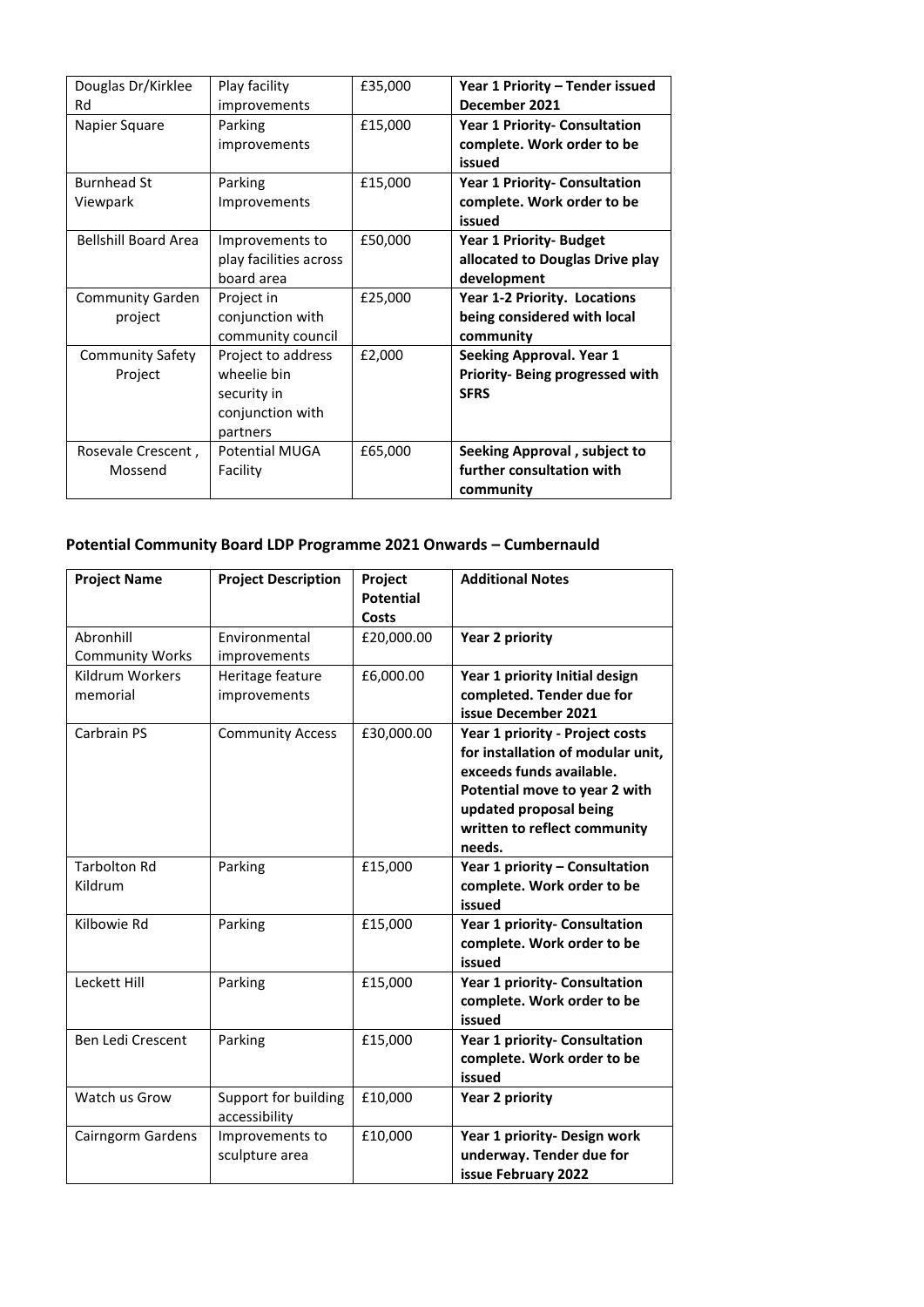| Abbotsford Court<br>Cumbernauld                      | Parking project                                                                              | £15,000 | Year 1 priority- Consultation<br>complete. Work order to be<br>issued                    |
|------------------------------------------------------|----------------------------------------------------------------------------------------------|---------|------------------------------------------------------------------------------------------|
| Torbrex Rd<br>Cumbernauld                            | <b>Parking Project</b>                                                                       | £15,000 | Year 1 priority- Consultation<br>complete. Work order to be<br>issued                    |
| <b>Community Safety</b><br>$-$ CCTV                  | Additional CCTV in<br>locality in<br>conjunction with<br><b>Community Safety</b><br>Partners | £25,000 | Year 1 priority                                                                          |
| Netherwood Ave<br>Westfield<br>Cumbernauld           | Parking Project                                                                              | £15,000 | Year 1 priority- Consultation<br>complete. Work order to be<br>issued                    |
| Greenrigg Rd                                         | <b>Parking Project</b>                                                                       | £15,000 | Year 1 priority- Consultation<br>complete. Work order to be<br>issued                    |
| Seafar and<br>Ravenswood<br><b>Community Council</b> | Welcome and<br>Directional Road<br>Signage                                                   | £1000   | Year 2 priority- Further<br>community engagement<br>required                             |
| Oak Road Football<br>Pitch, Abronhill                | Parking<br>Improvements                                                                      | £35,000 | Year 2 priority                                                                          |
| Melrose Ave<br>Cumbernauld                           | Parking<br>Improvements                                                                      | £30,000 | Year 2 priority. Potential to<br>accelerate to Year 1. Currently<br>under consideration. |

## **Potential Community Board LDP Programme 2021 Onwards– Kilsyth**

| <b>Project Name</b>                  | <b>Project Description</b>                                                         | Project<br><b>Potential</b><br>Costs | <b>Additional Notes</b>                                                                                                                |
|--------------------------------------|------------------------------------------------------------------------------------|--------------------------------------|----------------------------------------------------------------------------------------------------------------------------------------|
| Kilsyth Sports field                 | Sports field -<br>contribution to<br>resurfacing to<br>improve<br>Community access | £35,000.00                           | <b>Recent discussion with local</b><br>contractor confirmed need for<br>a further substantial resource<br><b>Future years priority</b> |
| Colzium Estate Up-<br>grade Fountain | Fountain Up-grade                                                                  | £10,000.00                           | Additional resource required to<br>progress<br><b>Future years priority</b>                                                            |
| <b>Montrose Gardens</b><br>Parking   | Parking                                                                            | £15,000.00                           | <b>Year 4 Priority</b>                                                                                                                 |
| <b>Banton Parking</b>                | Parking                                                                            | £20,000.00                           | Year 4 priority                                                                                                                        |
| Kilsyth Heritage<br>project          | Heritage project                                                                   | £20,000.00                           | Year 4 priority                                                                                                                        |
| <b>Fisher Avenue</b><br>Parking      | Parking                                                                            | £15,000.00                           | <b>Year 5 priority</b>                                                                                                                 |
| Rennie Rd project                    | Multi Use Games<br>Area                                                            | £30.000                              | <b>Year 3 priority (Seeking budget</b><br>approval)- Contribution to<br>project to match fund future<br>external grant application     |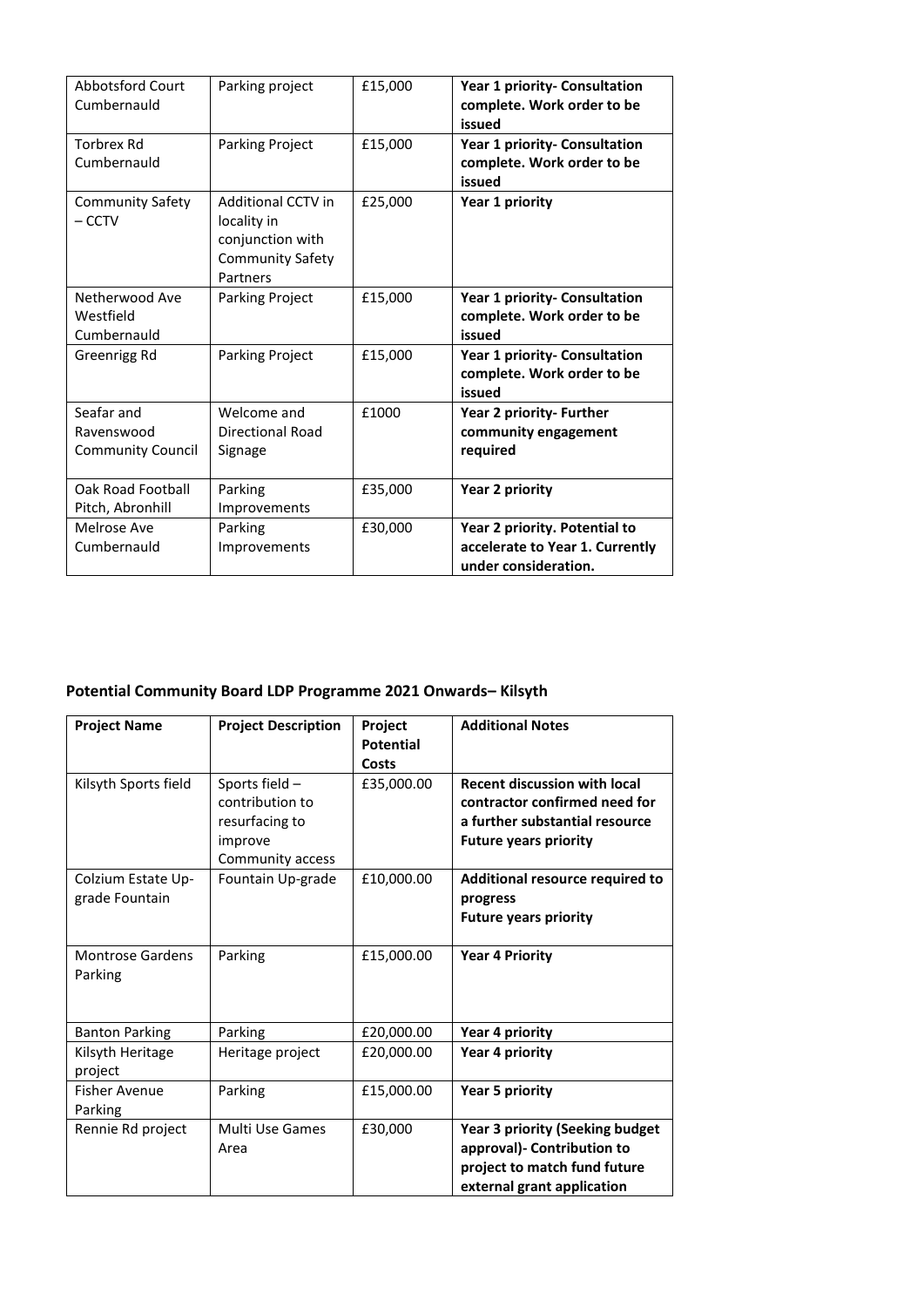| <b>Banton War</b> | TBC with         | TBC | Year 2 priority |
|-------------------|------------------|-----|-----------------|
| Memorial          | community groups |     |                 |
| Replacement       |                  |     |                 |

| Play park upgrade,<br>allotments, CCTV<br>and path lighting<br>phased approach | TBC with Bogside<br>Tenants and<br>Residents<br>Association                                                                       | <b>TBC</b> | Year 3 priority<br><b>Additional resource will be</b><br>required                                                                                 |
|--------------------------------------------------------------------------------|-----------------------------------------------------------------------------------------------------------------------------------|------------|---------------------------------------------------------------------------------------------------------------------------------------------------|
| Croy Community<br>Hub                                                          | Outdoor<br><b>Community Space</b><br>(Community<br>Allotments / Grow<br>your own) & repair<br>or replacement of<br>old paths.     | <b>TBC</b> | Year 2 priority<br><b>Additional resource will be</b><br>required                                                                                 |
| Kilsyth CCTV                                                                   | <b>CCTV</b> Installation<br>which will include a<br>camera at<br>sportsfield and 4<br>other CCTV<br>resources covering<br>Kilsyth | £79,5000   | <b>Funded through LDP and</b><br>contribution from Housing<br>Solutions, further funding<br>secured from partners. Project<br>commenced.          |
| Livingston Park Play<br>Park Group                                             | Upgrading of play<br>area                                                                                                         | <b>TBC</b> | <b>Year 2 priority</b><br><b>Additional resource will be</b><br>required                                                                          |
| Kilsyth Old Peoples<br>Welfare Committee<br>– centre<br>renovations            | Match contribution<br>towards<br>improvements<br>works at<br>Old Library<br>(Burngreen)                                           | £10,000.00 | Year 2 priority- The<br>organisation is seeking match<br>funding support for their<br>recent submission to Scotland<br><b>Loves Local funding</b> |

## **Potential Community Board LDP Programme 2021 Onwards – Northern Corridor**

| <b>Project Name</b>                                    | <b>Project Description</b>                    | Project<br><b>Potential</b><br>Costs | <b>Additional Notes</b>                                                                                                                    |
|--------------------------------------------------------|-----------------------------------------------|--------------------------------------|--------------------------------------------------------------------------------------------------------------------------------------------|
| Mollinsburn<br><b>Entrance Feature</b>                 | <b>Entrance Feature</b>                       | £13,000.00                           | Year 1 priority. New design of<br>project required. Consultation<br>underway                                                               |
| Auchinloch<br><b>Entrance feature</b>                  | <b>Entrance Feature</b>                       | £12,000.00                           | Year 1 priority- Consultation<br>underway                                                                                                  |
| Moodiesburn Kelvin<br>Drive Wheeled<br>sports facility | Wheeled sports facility                       | £20,000                              | Part of wider funding package<br>to be finalised<br>Year 2 priority                                                                        |
| <b>Cross Locality</b><br><b>Heritage Project</b>       | Idea to be consulted on<br>in local community | £25,000                              | Year 1-3 priority more<br>consultation required<br>This project will now be<br>delivered across three years.                               |
|                                                        |                                               |                                      | Year 1 approval to bring<br>forward £3000 to support the<br>design and delivery of a local<br>heritage exhibition and<br>associated costs. |
|                                                        |                                               |                                      | The £22,000 balance will<br>remain allocated to year $3 -$                                                                                 |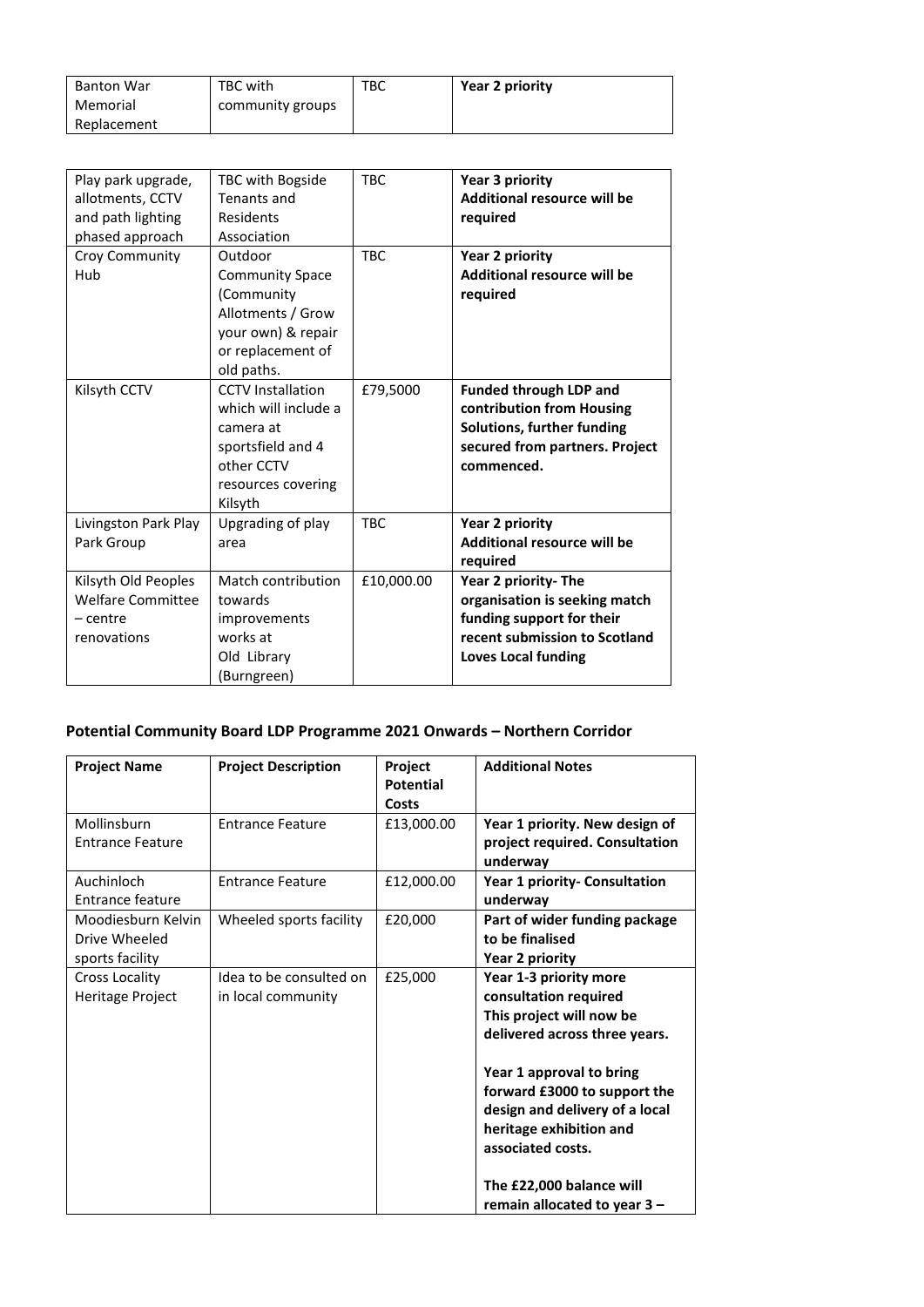|                                           |                                                                                        |             | more information will be<br>submitted in regarded the<br>future stages                                                                                                                                |
|-------------------------------------------|----------------------------------------------------------------------------------------|-------------|-------------------------------------------------------------------------------------------------------------------------------------------------------------------------------------------------------|
| <b>Stepps Cultural</b><br>Centre Pathways | Pathways                                                                               | £20,000.00  | Year 2 priority                                                                                                                                                                                       |
| <b>Stepps Running</b><br>Track            | <b>Running Track</b>                                                                   | £15,000.00  | Year 3 priority                                                                                                                                                                                       |
| <b>Dunalister Drive</b><br>Play Area      | Replace play area                                                                      | £60,000.00  | Year 1 priority- Tender issued<br>December 2021 with contract<br>award expected February 2022                                                                                                         |
| <b>Stepps Football</b><br>Pitch           | Sports area                                                                            | <b>£TBC</b> | Year 3 priority                                                                                                                                                                                       |
| Glenmanor School<br>area parking          | Parking<br>facilities/improvements<br>to area                                          | £20,000     | Year 1 priority- Design<br>consultation held December<br>2021. Contract expected to be<br>awarded Jan/Feb 2022                                                                                        |
| Cardowan Area                             | Funding to support<br>local environmental<br>projects                                  | £25,000     | Year 2 priority – Project will be<br>delivered in partnership with<br><b>Coalfields Regeneration Trust.</b><br><b>Community consultation now</b><br>completed. Final proposal<br>expected early 2022. |
| <b>Community Safety</b><br>CCTV           | Additional CCTV in the<br>locality in conjunction<br>with community safety<br>partners | £15,000     | Year 1 priority                                                                                                                                                                                       |

## **Potential Community Board LDP Programme 2021 Onwards – Motherwell**

| <b>Project Name</b>                    | <b>Project Description</b>                                                                          | Project<br><b>Potential</b><br>Costs | <b>Additional Notes</b>                                                               |
|----------------------------------------|-----------------------------------------------------------------------------------------------------|--------------------------------------|---------------------------------------------------------------------------------------|
| Sannox Drive Play<br>Area              | Replace Play Area                                                                                   | £30,000.00                           | Year 1 priority- Tender issued.<br><b>Contract award due Feb 22</b>                   |
| <b>Burnside Street</b><br>Play Area    | Play area upgrade                                                                                   | £10,000.00                           | Year 1 priority- Tender issued.<br><b>Contract award due Feb 22</b>                   |
| George Street Play<br>Area             | Replace Play area                                                                                   | £40,000.00                           | Year 1 priority. Contract<br><b>Awarded. Site start February</b><br>2022              |
| Forgewood<br>Communal areas            | Communal areas                                                                                      | £45,000.00                           | Year 1 priority- Budget<br>transferred to Protective<br>Services for project delivery |
| Newarthill<br>Glenburn Ave.<br>Parking | Parking                                                                                             | £10,000.00                           | Year 2 priority                                                                       |
| Cairngorm Cres                         | Parking                                                                                             | £15,000                              | <b>Project Complete</b>                                                               |
| Community Safety<br><b>CCTV</b>        | <b>Additional CCTV in</b><br>locality in<br>conjunction with<br><b>Community Safety</b><br>Partners | £25.000                              | Year 1 priority                                                                       |
| New Stevenston<br>Play area            | Additional<br>accessible play<br>equipment                                                          | £20,000                              | <b>Year 2 priority</b>                                                                |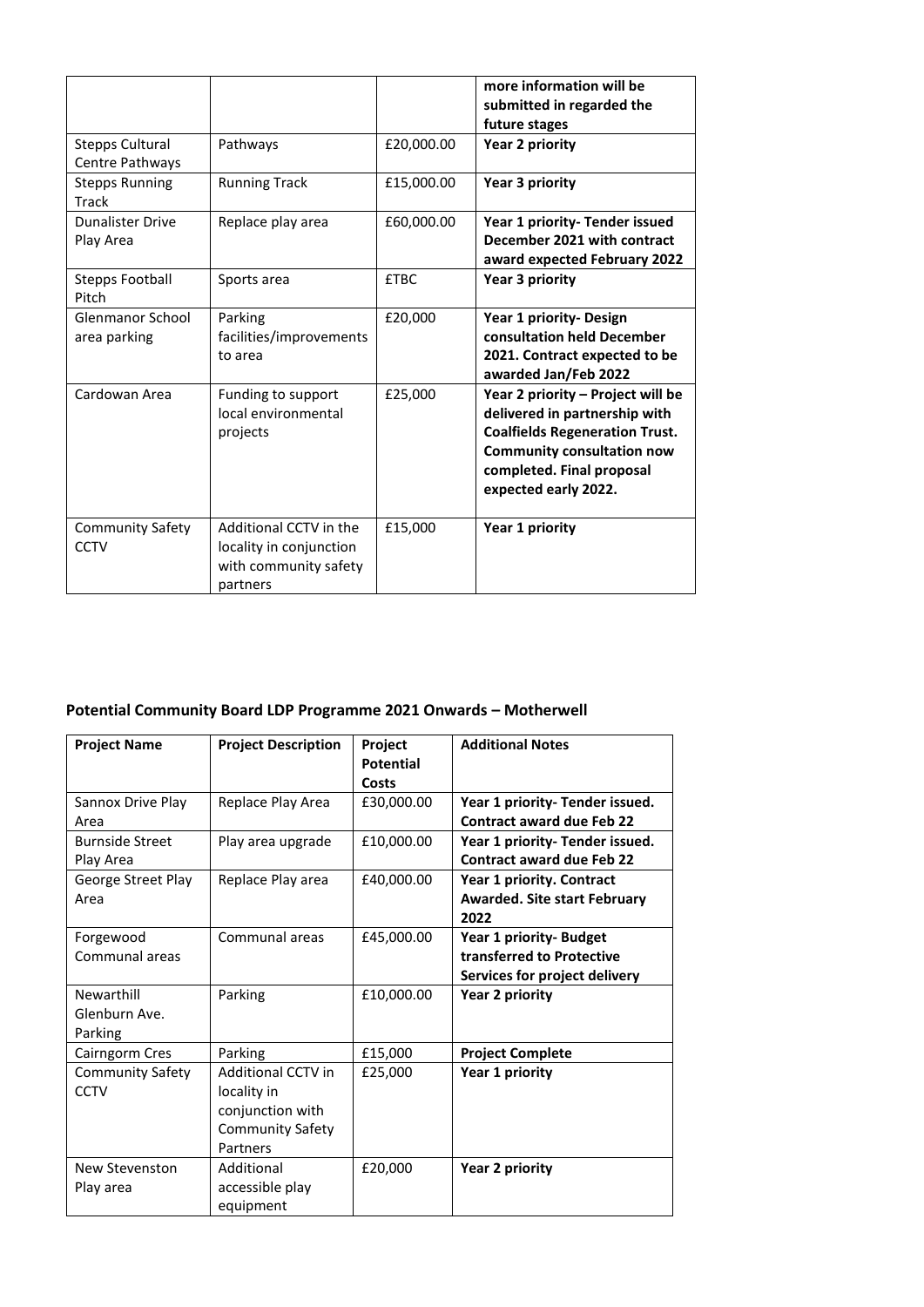| The Loaning               | Improvements to     | £50,000 | Year 2 priority- Contribution to |
|---------------------------|---------------------|---------|----------------------------------|
| Motherwell                | play area           |         | wider project funding.           |
| <b>Newarthill Bowling</b> | Road access         | £35,000 | Year 1 Priority Work order to    |
| Club                      | <i>improvements</i> |         | be issued early 2022.            |
| Frood Street Play         | Replace existing    | £30,000 | Year 1 Priority- Tender issued.  |
| Area                      | play area           |         | <b>Contract award due Feb 22</b> |

## **Potential Community Board LDP Programme 2021 Onwards – Wishaw**

| <b>Project Name</b>                    | <b>Project Description</b>                       | <b>Project</b>            | <b>Additional Notes</b>                                             |
|----------------------------------------|--------------------------------------------------|---------------------------|---------------------------------------------------------------------|
|                                        |                                                  | <b>Potential</b><br>Costs |                                                                     |
| <b>Maxton Crescent</b>                 | Phase 2 parking                                  | £15,000.00                | Year 2 priority subject to                                          |
|                                        |                                                  |                           | demand being evidenced.                                             |
| Cambusnethan                           | <b>Extend Parking</b>                            | £20,000.00                | <b>Year 1 priority- Consultation</b><br>complete. Work order to be  |
|                                        |                                                  |                           | issued                                                              |
| Netherton                              | Safe walking routes                              | £20,000.00                | Year 2/3 priority                                                   |
| Fir Place Play Area                    | Replace Play area                                | £40,000.00                | Year 1 priority. Tender issued.<br><b>Contract award due Feb 22</b> |
| <b>Attercliffe Avenue</b><br>Play Area | Replace Play area                                | £50,000.00                | Year 1 priority Tender issued.<br><b>Contract award due Feb 22</b>  |
| Coltness Welcome<br>sign               | Welcome sign                                     | £20,000.00                | <b>Year 2 priority</b>                                              |
| Belhaven Park Dog                      | Dog walking area                                 | £15,000.00                | Year 4/5 priority. No current                                       |
| Walk area                              |                                                  |                           | evidence of support or                                              |
|                                        |                                                  |                           | proposer.                                                           |
| King George V Play<br>area, Wishaw     | Replace Play area                                | £100,000.00               | <b>Year 3 priority</b>                                              |
| Kenilworth Avenue,                     | Greenspace/Environmental                         | £20,000.00                | <b>Year 2 priority. Project</b>                                     |
| Wishaw                                 | Improvements                                     |                           | amended to distance markers                                         |
|                                        |                                                  |                           | and memorial plaque. Reduced                                        |
|                                        |                                                  |                           | budget required.                                                    |
| Overtown                               | Outdoor Gym equipment                            | £30,000                   | <b>Seeking Approval. Year 2</b><br><b>Priority</b>                  |
| Cleland MUGA                           | Creation of New MUGA                             | £70,000.00                | Year 4/5 priority. location                                         |
|                                        |                                                  |                           | identified and existing assets in                                   |
|                                        |                                                  |                           | area require refurbishment.                                         |
| <b>Cleland Public Park</b>             | Refurb and extend play<br>area                   | £50,000.00                | <b>Year 2 priority</b>                                              |
| North Dryburgh<br>Road                 | <b>Additional Parking</b>                        | £30,000.00                | Year 1 priority- Consultation<br>complete. Work order to be         |
|                                        |                                                  |                           | issued                                                              |
| Lyman Drive Play<br>Area               | Replace Play area                                | £40,000.00                | Year 2/3 priority                                                   |
| Allanton Grove,<br>Coltness Phase 2    | Additional parking to ease<br>congestion         | £20,000.00                | <b>Year 2 priority</b>                                              |
| <b>Community Safety</b>                | Additional CCTV in locality                      | £25,000                   | Year 1 priority                                                     |
| <b>CCTV</b>                            | in conjunction with<br>community safety partners |                           |                                                                     |
| <b>Newmains</b>                        | Improved play area                               | TBC                       | Year 1 priority- Move to year 2                                     |
|                                        | facilities in conjunction                        |                           | to align with funding sources                                       |
|                                        | with local community                             |                           |                                                                     |
| Path renewal                           | Paths in Gowkthrapple                            | <b>TBC</b>                | Year 3 priority. Further work<br>required.                          |
| Funding to                             | Funding to be considered                         | <b>TBC</b>                | Year 1 priority- No requests for                                    |
| potentially support                    | in conjunction with local                        |                           | match funding received                                              |
| Christmas trees in                     | community groups                                 |                           |                                                                     |
| communities                            |                                                  |                           |                                                                     |